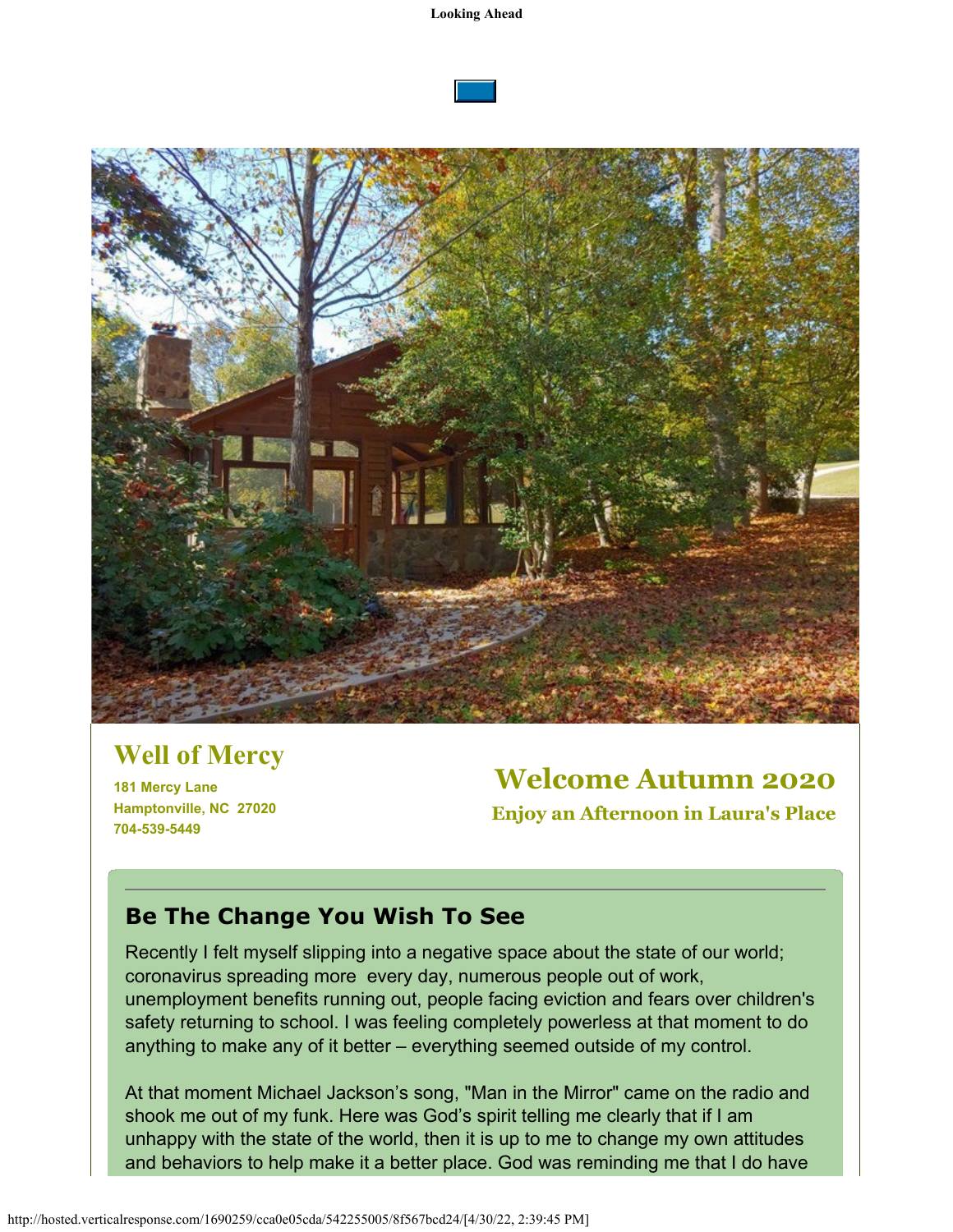power – the power to change myself into a better human being, with His help.

If I want a world free of the coronavirus, then I can wear a mask, wash my hands and practice social distancing. If I want a world where people have enough to eat and don't become homeless, I can choose to spend my money to support local business owners, and donate to food pantries and crisis ministries. If I am tired of the divisiveness in our country, then I can reach out to the people I disagree with and try to understand where they're coming from by listening to them and trying to find common ground.

In these times of uncertainty the world needs our acts of love, justice and mercy to heal its wounds. How can you be the change you wish to see in the world?

Jane Motsinger, Hospitality Coordinator & Spiritual Director

#### **Virtual Mini-Retreat**

Can't get to Well of Mercy often enough? Take a few minutes to visit virtually. Pause - Breathe - and Reconnect with God and Yourself. Let this miniretreat (3 minutes) be a gift of peace in the chaos. Use as is or as an introduction for a longer time of meditation and reflection.



#### **Development Director**

Do you, or someone you know, have the skills to serve as the Development Director for Well of Mercy? We are seeking an experienced development professional for 20 - 24 hours per week. Please [click here](https://cts.vresp.com/c/?WellofMercy/cca0e05cda/8f567bcd24/355d29ad0d/dl=0) to see the entire job description and information on applying! Qualified candidates can send their inquiries and resumes to: directorapplicants@wellofmercy.org

#### **Day in Nature @ Well**

#### **Drop A Few Coins in our Well**

As temperatures begin to drop and we are enjoying nature's beautiful fall colors, we hope you will continue to support Well during this season as we continue to offer hospitality and healing in sacred space.

Guest revenues cover

only a portion of the budget needs to maintain the guest houses, labyrinth, prayer path, chapel, staff, and guest services.

As you are able, we hope you will consider donating to Well of Mercy so we can continue to keep this ministry thriving, especially during this extended season of limited guests.

We are most grateful for those who have sustained Well during the past few months. And we are thanking you in advance for the donations God is preparing individuals to make in the coming days.

Well Blessings, **Sandra O'Brien** Executive Director

### **Call for Volunteers**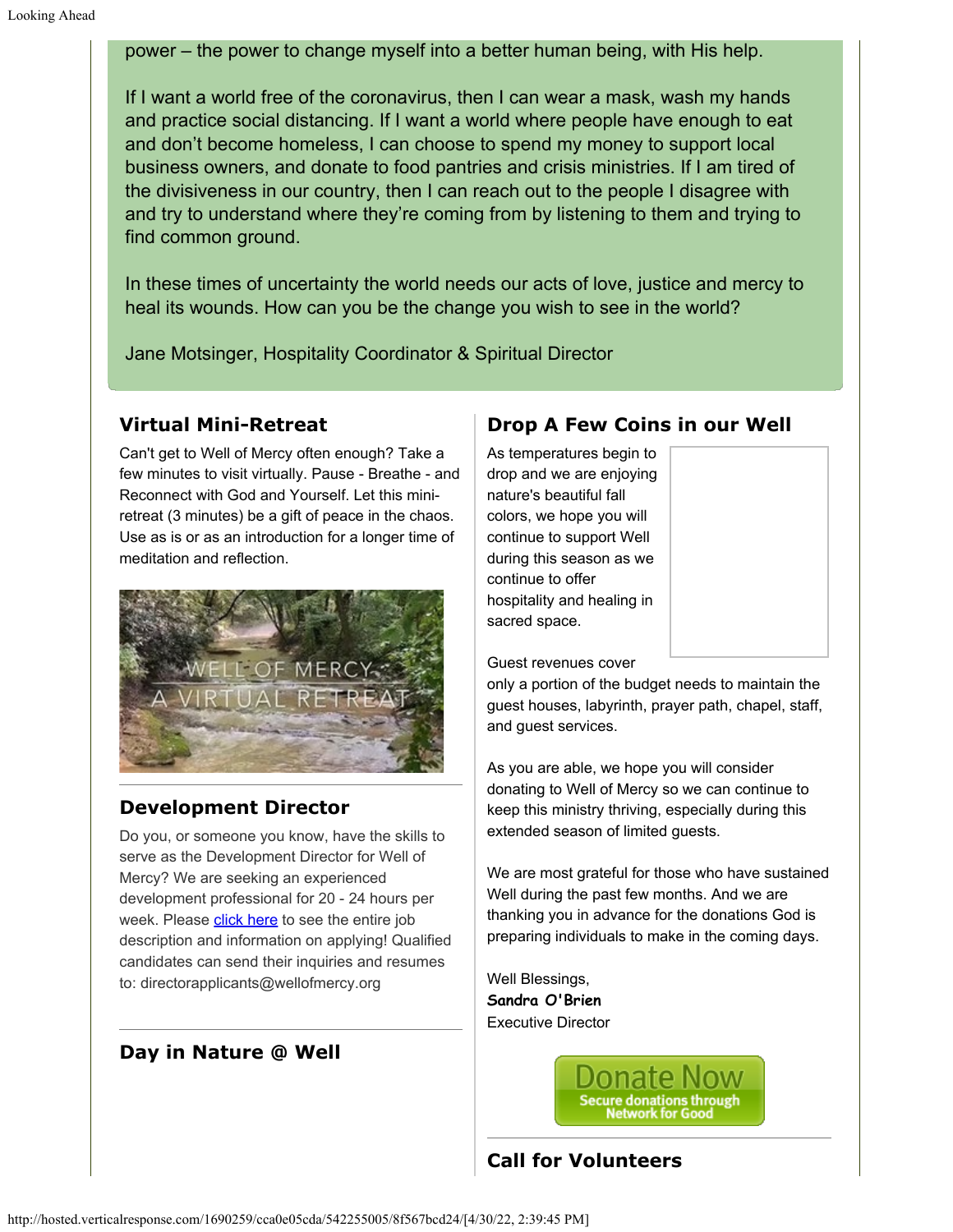

A [Day in Nature](https://cts.vresp.com/c/?WellofMercy/cca0e05cda/8f567bcd24/58917d163c) gives you the opportunity to feel the solid earth beneath your feet, to walk the quiet wooded trails, and to *Take a Deep Breath*, to *Exhale*, and *Just Be*. Enjoy an unstructured day in nature and the beauty of the Chapel in the woods.

Click here for details and to [Register Online](https://cts.vresp.com/c/?WellofMercy/cca0e05cda/8f567bcd24/5a7c13a7a2) Limited to 5 individuals / day Multiple Days Available

### **Virtual Workshop**

[Julian of Norwich -](https://cts.vresp.com/c/?WellofMercy/cca0e05cda/8f567bcd24/6117fc270f) [Lessons](https://cts.vresp.com/c/?WellofMercy/cca0e05cda/8f567bcd24/6117fc270f) *[of](https://cts.vresp.com/c/?WellofMercy/cca0e05cda/8f567bcd24/6117fc270f)* [Love](https://cts.vresp.com/c/?WellofMercy/cca0e05cda/8f567bcd24/6117fc270f) *[from](https://cts.vresp.com/c/?WellofMercy/cca0e05cda/8f567bcd24/6117fc270f)* [Wise Women](https://cts.vresp.com/c/?WellofMercy/cca0e05cda/8f567bcd24/6117fc270f)

**Friday, Nov. 20, 2020** 2pm-3:30pm \$15 - limited to 15 people



## *All Will Be Well*

Retreat includes prayers and practices to invoke a healing, sacred space of compassion and awareness of God's love. Our time together will focus on reflections from "The Showings of Julian of Norwich", using the method of Lectio Divina, and including both body and breath prayers.

This online workshop is hosted through ZOOM with Connie Hoffner, Program Coordinator and

Need a place to give back? Want to spend more time at Well of Mercy or help out virtually? We would love to talk with you about volunteer opportunities that include weekly, seasonal & special programs in the following areas:

> Kitchen Assistance Guest & Program Room Setup Word/Excel Assistance Zoom &/or Video Assistance Program/Office Support Guest Check-in & Phone Coverage Gift Shop Assistance

Send your name, areas of interest and availability to: mercy@wellofmercy.org or call the office at 704-539-5449. We will try to match your abilities to needs available. Note: Kitchen assistance predominately needed Saturday's 10am-7pm but also Wed-Fri 10-2 or 3-7pm.

### **Health & Safety Top Priority**

The health and safety of our staff and guests continues to be our top priority. Here are a few of our precautions to keep you safe:

- Required face coverings at check-in and indoor/covered spaces
- Hand sanitizer at every entrance
- Social distancing
- Individual dining tables
- Daily temperature checks
- Limited number of guests
- Daily sanitizing in common areas
- Guest rooms sanitized after each stay and empty for 3+ days before occupied
- Personalized in-room coffee stations and individually packaged breakfast/snacks

Fall dates book quickly so have multiple options inmind when calling to make your reservation.

> *Minimum Stays Required* Houses 2-nights Cottages 4-nights

**Grateful to Contractors New Roof & Carpet after 24 Years**